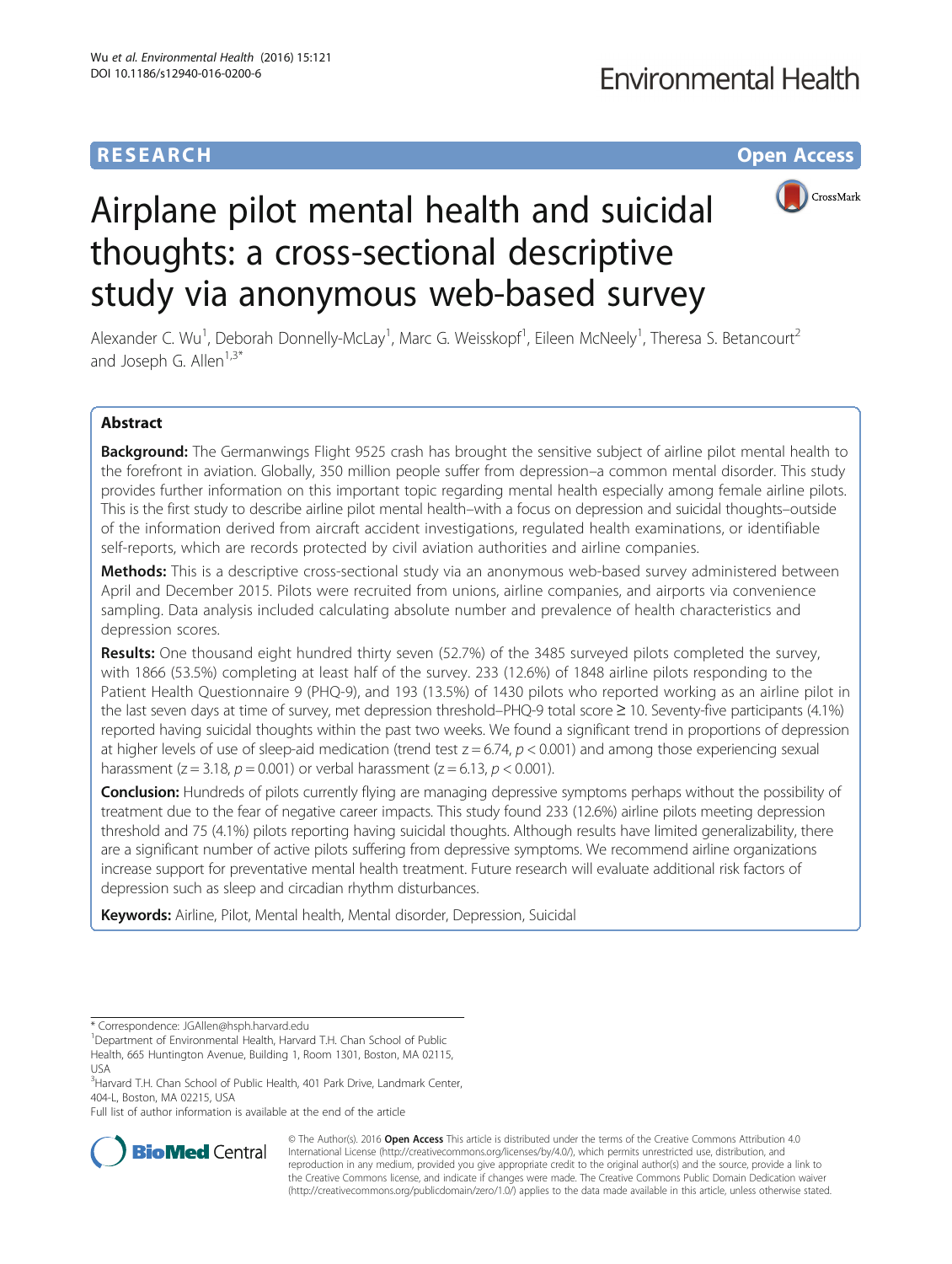## Background

On March 24, 2015, Germanwings flight 4U 9525 crashed into the French Alps killing 150 people. Investigators of this tragic event report the 27-year-old co-pilot deliberately crashed the plane [[1, 2\]](#page-10-0). Further examination of the co-pilot's history found evidence suggesting the co-pilot suffered from clinical depression [[3\]](#page-10-0). Previous suicide attempts and having a history of mental disorders, particularly clinical depression, are risk factors of suicide [\[4](#page-10-0)].

Clinical depression, also referred to as major depressive disorder (MDD) – characterized by at least two weeks of depressed mood or loss of interest along with at least four additional symptoms of depression  $[5]$  $[5]$  – is the second leading cause of years of life lived with a disability (YLDs) [[6\]](#page-10-0) and third most important cause of disease burden worldwide and affects an estimated 350 million people [[7, 8](#page-10-0)]. The United States (U.S.) leads the world in the percent of people (21%) who will have a mood disorder, including MDD, over their lifetime [[9](#page-10-0)]. In the U.S., more females report having depression than males [[8](#page-10-0)], 17% of people will have MDD over their lifetime [\[10\]](#page-10-0), and 7% will have experienced an MDD in the past year [[11](#page-10-0)]. MDD symptoms cause significant distress and social, occupational, and life activity impairment and may first appear at any age with most new cases occurring around 20 years of age in the U.S [[5](#page-10-0), [12](#page-10-0)]. Estimates of prevalence of diagnosed MDD or depressive symptoms related to MDD among high stress occupations include 12% among deployed and 13% among previously deployed U.S. military personnel [[13](#page-10-0)], 7% among U.S. emergency medical technicians [[14](#page-10-0)], and 10–17% among U.S. police officers [[15](#page-10-0)].

There are an estimated 140,000 airline pilots internationally with about 70,000 in the U.S [\[16](#page-10-0)]. The majority of pilots are male: just over 4% of all pilots are female [\[17\]](#page-10-0). In the U.S., the Department of Transportation, Federal Aviation Administration (FAA) sets requirements for aeromedical examiners (AMEs) to evaluate fitness of pilots. Only through self-disclosure are mental disorders discussed and noted in pilot health records; AMEs do not diagnose mental health conditions (See Additional file [1](#page-9-0) for more details). Underreporting of mental health symptoms and diagnoses is probable among airline pilots due to the public stigma of mental illness and fear among pilots of being "grounded" or not fit for duty [\[18, 19](#page-10-0)].

Studies of airline pilots have either not anonymously assessed mental health or had limitations in doing so. Prior studies have found a lower prevalence of depression among military pilots [[19](#page-10-0)] and airline pilots [[18, 20](#page-10-0)] compared to the general population. However, there is concern about underreporting of adverse health symptoms and incomplete medical information due to pilots protecting professional interests [[18](#page-10-0)], and underreporting of the use of antidepressants in aeromedical examinations has been found among a group of U.S. civilian pilots involved in fatal accidents [[21](#page-10-0)]. Anonymous surveying could alleviate some of the issues with underreporting. Only one study of airline pilots has used anonymous reporting, but it did not specifically evaluate depression nor suicidal thoughts [\[18\]](#page-10-0).

The objective of our study was to provide a more accurate description of mental health among commercial airline pilots underscoring symptoms related to clinical depression (hereafter also referred to as "depression") using an anonymous survey to guard against fears of stigma and job discrimination. This study did not conduct clinical interviews of survey respondents to confirm diagnosis of depression, nor did it have access to medical records. This is the first study that we are aware of to describe mental health in a convenience sample of pilots outside of the information derived from aircraft accident investigations [[22](#page-10-0)] or regulated health examinations, which are identifiable self-reports and physician interviews, and are records protected by civil aviation authorities and airline companies.

## Methods

## Study design

This is a cross-sectional descriptive study of commercial airline pilots who completed a web-based survey between April and December 2015. In order to protect pilots' ability to hold an FAA Medical Certificate the survey was completely anonymous and no internet protocol (IP) addresses were collected. The Institutional Review Board of the Harvard T.H. Chan School of Public Health reviewed and exempted the study.

Recruitment methods included targeted e-mail, newsletters, word-of-mouth, handing postcards to pilots, and aviation publication advertisements. Airline pilot populations that gave rise to the survey population included pilot unions (>5 unions), airline representatives (>65 airlines), pilot groups (>12 groups), and aviation safety organizations (>2 organizations). We targeted female pilots in recruiting because of the small percentage of female pilots among the general airline pilot population. We downloaded 3485 surveys on December 31, 2015.

The data analysis included all answered questions. We defined a completed survey as answering the final nonoptional question. We assumed each participant was a pilot and only completed one survey. Several questions in the survey require knowledge that would only be readily available to pilots. An active pilot (co-author DDM) reviewed surveys for potential non-pilot participants. All surveys passed this screening. Finally, the survey instructed participants to leave the checkbox unmarked if they did not have a diagnosis of the listed disorder.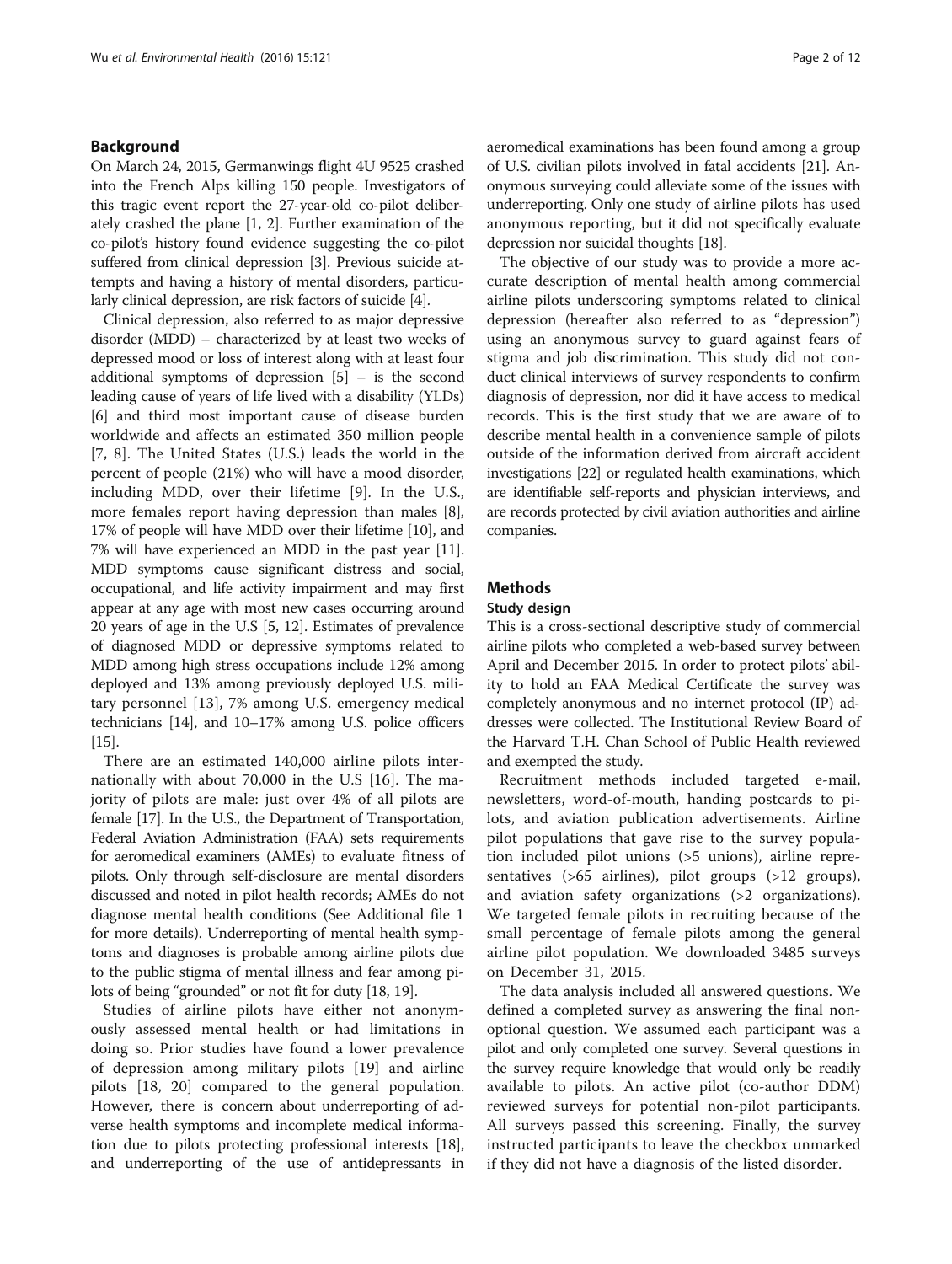#### Survey description

The survey utilized standardized questions from the Job Content Questionnaire [\[23\]](#page-10-0) and the Centers for Disease Control – National Center for Health Statistics (CDC-NCHS) National Health and Nutrition Examination Survey (NHANES) (CDC-NCHS 2011–2012) [\[24](#page-10-0)], which previous researchers applied to evaluate U.S. flight attendant health [\[25\]](#page-11-0). Participants were not likely to be biased to mental health outcomes since the survey covered other work and health topics. The survey took about 30 min for completion. We utilized Qualtrics software (Qualtrics, Provo, Utah) to disseminate surveys and collect responses.

#### Statistical analysis

We utilized STATA software (Version 13.1, StataCorp, College Station, Texas) for data analysis. We applied two-sided unequal variances t-test for continuous variables, Pearson's chi-squared test or Fisher's exact test  $(n \leq 5)$  for categorical variables, and nonparametric test for trend across ordered groups. Age was categorized into four groups using quartiles. We utilized the Kruskal-Wallis equality-of-populations rank test to compare scores among age categories. Significance was defined as  $p$ -value <0.05.

## Outcome assessment

We evaluated depressive symptoms via the Patient Health Questionnaire (PHQ-9) depression module utilized in previous NHANES surveys (e.g., NHANES 2005–2006 and 2011–2012), which is well validated and used in clinical studies assessing depression [\[26, 27\]](#page-11-0). Briefly, the PHQ-9 depression module asks nine questions, which are the nine criteria for diagnosing depressive disorder in the Diagnostic and Statistical Manual of Mental Disorders, Edition 4 (DSM-IV) [[26](#page-11-0)]. Researchers record scores as frequency of depression symptoms over the past two weeks [[26](#page-11-0)]. Response categories include "not at all," "several days," "more than half the days" and "nearly every day" and given a score ranging from 0 to 3, respectively. Total summed scores per participant range from 0 to 27. Studies evaluating validity of PHQ-9 report a total score of 10 or greater had an 88% sensitivity and 88% specificity for depression [[26](#page-11-0)] with a kappa of 0.56 to 0.74 between PHQ-9 diagnosis and diagnosis by an independent mental health professional [\[28](#page-11-0), [29](#page-11-0)]. Therefore, we refer to meeting the cut-off of having a PHQ-9 total score of 10 as depression.

### Results

Of the 3485 participants, 1837 (52.7%) completed the survey and 1866 (53.5%) answered at least half of the survey. Completers initiated surveys from over 50 countries. Major locations included the United States (1586, 45.5%), Canada (438, 12.6%), and Australia (387, 11.1%). Participants initiated surveys in Europe (406, 11.7%), Asia (413, 11.9%), South America (165, 4.7%), and South Africa (8, 0.2%). Locations with the most participants in Europe were Spain (134, 3.9%), United Kingdom (65, 1.9%), and Germany (32, 0.9%). For Asia the locations were United Arab Emirates (172, 4.9%), Hong Kong (147, 4.2%), and Thailand (13, 0.4%). For South America the locations were Colombia (74, 2.1%), Brazil (71, 2.0%), and Chile (8, 0.23%). Due to many missing responses among non-completers, comparisons between completers and non-completers were constrained to average tenure as a pilot (completers 18.0 years, 95% CI 17.5 to 18.4 vs. noncompleters 16.9, 16.2 to 17.6,  $p = 0.012$ ) and the proportion working one trip as an airline pilot in the past 30 days (completers 1417, 77.1% vs. non-completers 1099, 73.0%,  $p = 0.006$ ). The response rate [\[30\]](#page-11-0) among those who answered at least one question was 0.68. Of the 1826 who provided age, about half were middle aged with the median age for females and males at 42 (IQR 36–51) and 50 (IQR 41–60) years, respectively. Half of participants worked at least 16 years as a pilot and nearly four out of five worked one trip as an airline pilot in the past 30 days. The majority of respondents were non-smokers, married, and white. Over 60% earned a four-year college degree or had graduate education (Table [1](#page-3-0)).

Nearly all ages up to 80 years had pilots who met depression threshold–PHQ-9 total score  $\geq 10$  $\geq 10$  $\geq 10$  (Fig. 1). Among age categories, median total depression score decreased with increasing age quartile (Kruskal-Wallis rank test chi-square with ties = 157.63 with 3 d.f.,  $p < 0.001$ ) (Fig. [2](#page-4-0)). The number of pilots self-reporting having at least one day of poor mental health during the past month ranged from 94 (26.9%) among those over age 60 to 273 (56.5%) among 41 to 50 years (Table [2\)](#page-5-0). Forty-seven (9.6%) respondents up to age 40 and 110 (11.9%) age 41 to 60 years reported having at least eight days of poor mental health during the past month (Table [2\)](#page-5-0). Females had a greater proportion of having at least one day of poor mental health during the past month (females 139, 55.2% vs. males 697, 45.6%,  $p = 0.005$ ) or having ever been diagnosed with depression (females 12, 4.7% vs. males 46, 2.9%,  $p = 0.12$ ).

Median PHQ-9 total scores was lowest among those over 60 (Table [3](#page-6-0)) and were the same among sex with males (3, IQR(1–7),  $n = 1591$ ) having a greater spread of total scores than females  $(3, (2-6), n = 255)$ . The greatest differences in proportions between females and males experiencing at least one day of problems were among PHQ-9 items #1: Having little interest or pleasure in doing things (females 87, 34.1% vs. males 683, 43.1%,  $p = 0.007$ ) and #5: Having poor appetite or overeating  $(140, 55.1\% \text{ vs. } 687, 43.5\%, p = 0.001).$ 

Among participants who answered the PHQ-9 questions, 233 (12.6%) met threshold associated with clinical levels of depression. Two-hundred-and-four (12.8%) males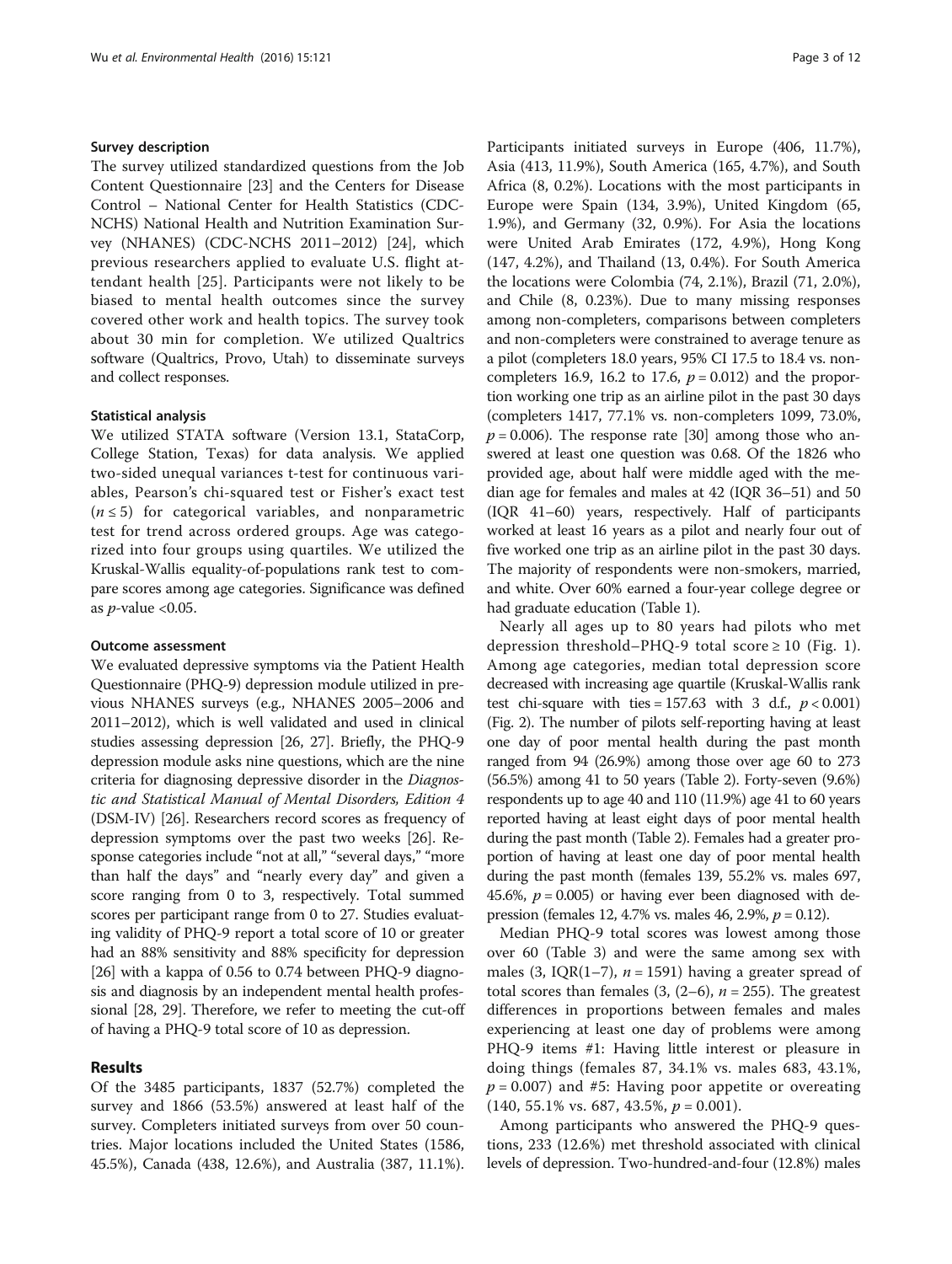#### <span id="page-3-0"></span>Table 1 Characteristics of survey participants by age

|                                                          | Age $<$ 41<br>n(%) | Age 41 to 50<br>n(%) | Age 51 to 60<br>n(%) | Age $>60$<br>n(%) | Total<br>n(%) |
|----------------------------------------------------------|--------------------|----------------------|----------------------|-------------------|---------------|
| Participants who indicated age                           | 489 (26.8)         | 493 (27.0)           | 449 (24.6)           | 395 (21.6)        | 1826 (100%)   |
| Gender ( $n = 1826$ ) <sup>a</sup>                       |                    |                      |                      |                   |               |
| Female                                                   | 114(23.3)          | 71 (14.4)            | 56 (12.5)            | 9(2.3)            | 250 (13.7)    |
| Male                                                     | 375 (76.7)         | 422 (85.6)           | 393 (87.5)           | 386 (97.7)        | 1576 (86.3)   |
| Tenure ( $n = 1826$ ) <sup>a</sup>                       |                    |                      |                      |                   |               |
| $< 6$ years                                              | 165 (33.7)         | 17(3.5)              | 8(1.8)               | 1(0.3)            | 191 (10.5)    |
| $6-10$ years                                             | 206 (42.1)         | 94 (19.1)            | 15(3.3)              | 4(1.0)            | 319 (17.5)    |
| $11-15$ years                                            | 100 (20.5)         | 140 (28.4)           | 56 (12.5)            | 12(3.0)           | 308 (16.9)    |
| $16 - 20$ years                                          | 18(3.7)            | 168 (34.1)           | 85 (18.9)            | 30(7.6)           | 301 (16.5)    |
| $21 - 25$ years                                          | (0.0)              | 68 (13.8)            | 110(24.5)            | 43 (10.9)         | 221 (12.1)    |
| $>$ 25 years                                             | 0(0.0)             | 6(1.2)               | 175 (39.0)           | 305 (77.2)        | 486 (26.6)    |
| Recently Worked <sup>b</sup> ( $n = 1826$ ) <sup>a</sup> |                    |                      |                      |                   |               |
| No                                                       | 20(4.1)            | 31(6.3)              | 53 (11.8)            | 308 (78.0)        | 412 (22.6)    |
| Yes                                                      | 469 (95.9)         | 462 (93.7)           | 396 (88.2)           | 87 (22.0)         | 1414 (77.4)   |
| Education ( $n = 1817$ ) <sup>a</sup>                    |                    |                      |                      |                   |               |
| Less than high school diploma                            | 2(0.4)             | 1(0.2)               | 3(0.7)               | 2(0.5)            | 8(0.4)        |
| High school or GED                                       | 60 (12.4)          | 72 (14.7)            | 49 (10.9)            | 38 (9.6)          | 219 (12.1)    |
| Some college, no degree                                  | 85 (17.6)          | 82 (16.7)            | 53 (11.8)            | 81 (20.5)         | 301 (16.6)    |
| Two-year college degree                                  | 62 (12.8)          | 47 (9.6)             | 27(6.0)              | 26(6.6)           | 162 (8.9)     |
| Four-year college degree                                 | 217 (44.9)         | 221 (45.0)           | 226 (50.5)           | 148 (37.5)        | 812 (44.7)    |
| Graduate education                                       | 57 (11.8)          | 68 (13.9)            | 90(20.1)             | 100 (25.3)        | 315 (17.3)    |
| Marital Status ( $n = 1817$ ) <sup>a</sup>               |                    |                      |                      |                   |               |
| Married                                                  | 274 (56.7)         | 395 (80.5)           | 356 (79.5)           | 325 (82.3)        | 1350 (74.3)   |
| Widowed                                                  | 1(0.2)             | 0(0.0)               | 3(0.7)               | 14(3.5)           | 18(1.0)       |
| Divorced                                                 | 11(2.3)            | 35(7.1)              | 42 (9.4)             | 29(7.3)           | 117(6.4)      |
| Separated                                                | 4(0.8)             | 12(2.4)              | 4(0.9)               | 8(2.0)            | 28(1.5)       |
| Never Married                                            | 106 (22.0)         | 23 (4.7)             | 20(4.5)              | 8(2.0)            | 157 (8.6)     |
| Living with partner                                      | 87 (18.0)          | 26(5.3)              | 23(5.1)              | 11(2.8)           | 147(8.1)      |

a<br>Two-sided Fisher's exact test p-value <0.01<br>procently worked means worked one trin a

**PRecently worked means worked one trip as an airline pilot in past 30 days** 

and 29 (11.4%) females ( $\chi^2$  *p* = 0.52) met depression threshold. One-hundred and ninety-two (13.6%) of the 1413 pilots who reported working as an airline pilot in the last 30 days met depression threshold (Table [4](#page-7-0)).

Among screening questions concerning psychological symptoms (PHQ-9 questions 1,2,6,7,9), a greater proportion of males than females reported "nearly every day" experiences in loss of interest (males 59, 3.7% vs. females 2, 0.8%, p = 0.01), feeling depressed (27, 1.7% vs. 4, 1.6%,  $p = 1.00$ ), feeling like a failure (34, 2.2% vs. 3, 1.2%,  $p =$ 0.47), trouble concentrating  $(34, 2.2\% \text{ vs. } 5, 2.0\%, p = 1.00)$ , and thinking they would be better off dead or having thoughts of self-harm (10, 0.6% vs. 0, 0.0%,  $p = 0.37$ ). Seventy-five participants (4.1%) reported having thoughts of being better off dead or self-harm within the past two weeks (pilots working within the past month 49, 3.5% vs. not 26, 6.4%,  $p = 0.008$ ). A higher percentage of males (23, 1.5%) vs. females  $(1, 0.4\%, p= 0.24)$  felt that the problems they reported on the PHQ-9 made it very or extremely difficult for them to work, take care of home matters, or engage in healthy relationships with people.

Among those who answered the PHQ-9 questions and indicated their location of initiating the survey, 232 (12.6%) met threshold associated with clinical levels of depression. We stratified location of survey initiation into countries exhibiting more western cultural influence (i.e., countries in North and South America, Europe, or Australia) and those exhibiting less (i.e., countries in Asia). There were 1576 (85.5%) participants initiating surveys in more culturally western countries and 267 (14.5%) in less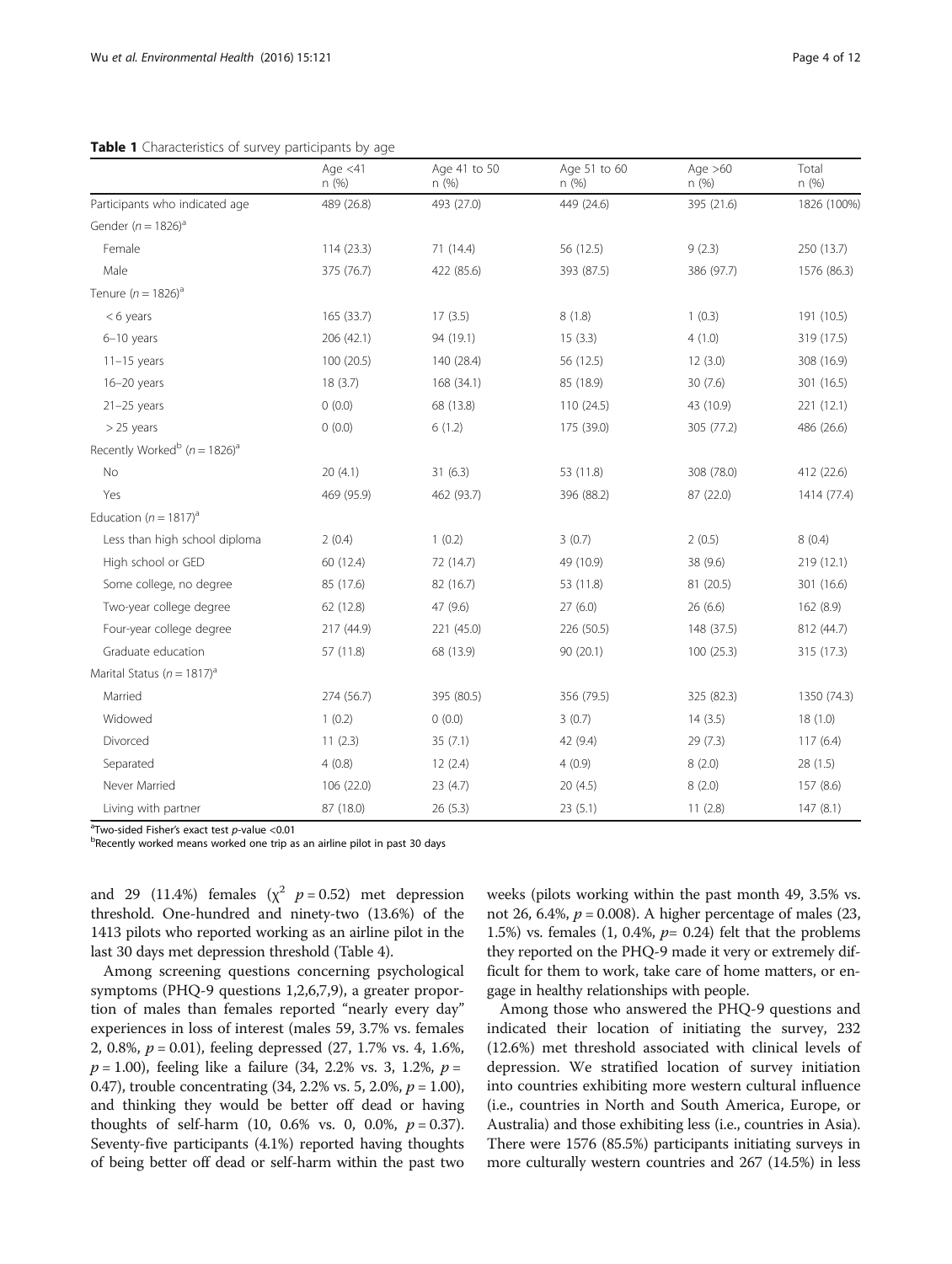<span id="page-4-0"></span>

culturally western countries. Countries with more western cultural influence had a lower percentage of pilots meeting depression threshold than others (172, 10.9% vs. 60, 22.5%,  $p < 0.001$ ). Examining this further by sex reveals the prevalence of meeting threshold is similar among females (more western 27, 11.3% vs. less 2, 13.3%,  $p = 0.68$ ). This was not the case among males with more western having a prevalence lower than less western (145, 10.9% vs. 58, 23.0%,  $p < 0.001$ ). Furthermore, 61 participants (3.9%) initiating surveys in more culturally western countries compared to 14 (5.3%) in less western countries

reported having thoughts of being better off dead or self-harm within the past two weeks. This difference was not statistically significant ( $p = 0.31$ ). Grouped by sex, there was no significant difference among females (more western 7, 2.9% vs. less 0, 0.0%,  $p = 1.00$ ) or males (more western 54, 4.1% vs. less 14, 5.6%,  $p = 0.31$ ).

The proportion meeting depression threshold among pilots working in the past month was higher as the frequency of taking sleep aid medicines in the past month increased (Table [5\)](#page-8-0). The survey found 19 (16.2%) working pilots met depression threshold among those consuming

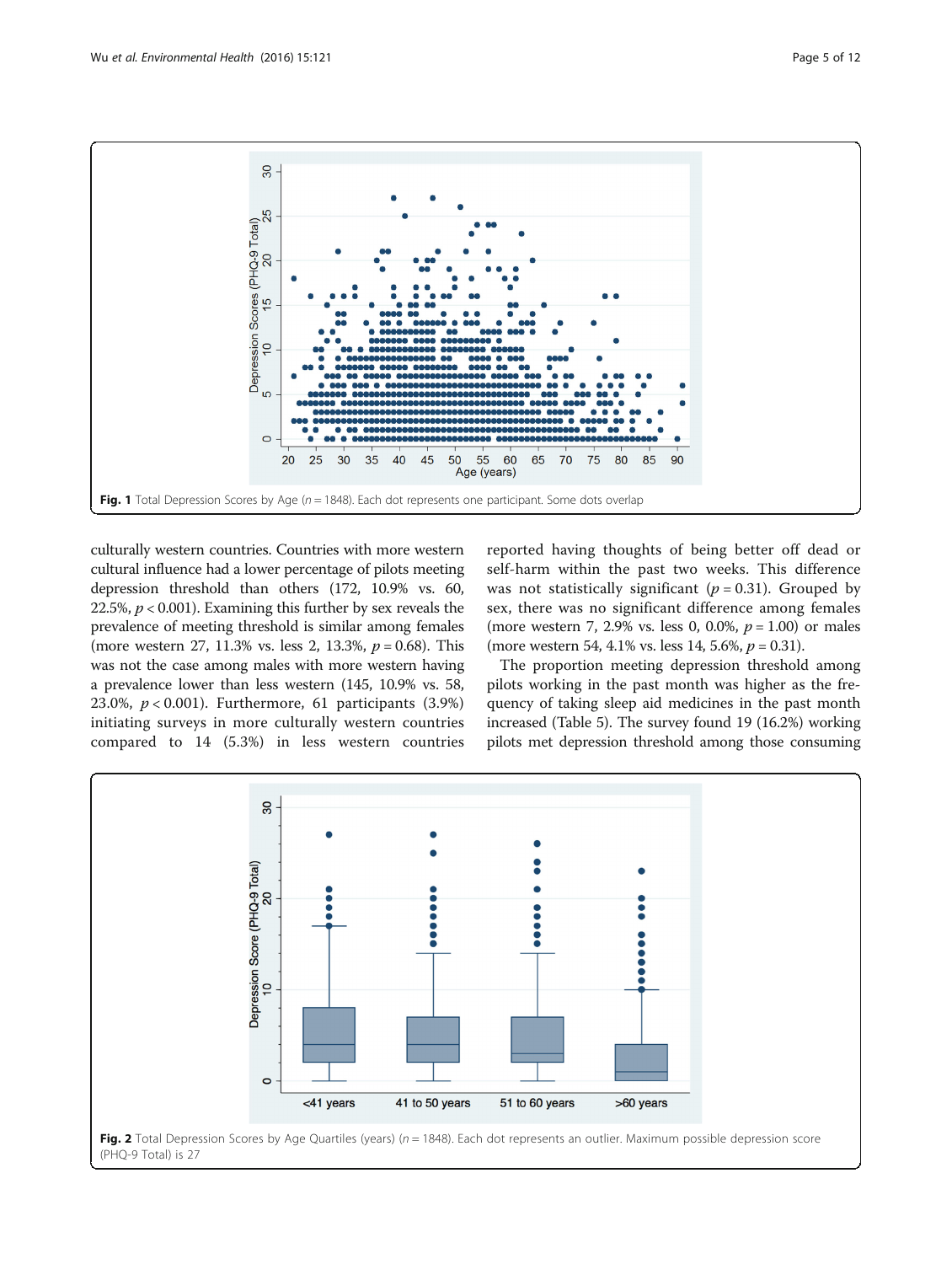#### <span id="page-5-0"></span>Table 2 Mental health characteristics of survey participants

|                                                                              | Age $<$ 41 | Age 41 to 50 | Age 51 to 60 | Age $>60$  | Total      |  |
|------------------------------------------------------------------------------|------------|--------------|--------------|------------|------------|--|
|                                                                              | n(%)       | n(%)         | n(%)         | n(%)       | n (%)      |  |
| Mental Health not Good (Days/Past month) $(n = 1759)^a$                      |            |              |              |            |            |  |
| 0 days                                                                       | 230 (47.4) | 210(43.5)    | 236 (53.5)   | 256 (73.1) | 932 (53.0) |  |
| $1 - 7$ days                                                                 | 208 (42.9) | 215(44.5)    | 153 (34.7)   | 66 (18.9)  | 642 (36.5) |  |
| $8-14$ days                                                                  | 19(3.9)    | 24(5.0)      | 20(4.5)      | 11(3.1)    | 74 (4.2)   |  |
| $15-21$ days                                                                 | 20(4.1)    | 23(4.8)      | 10(2.3)      | 4(1.1)     | 57(3.2)    |  |
| $22 - 28$ days                                                               | 3(0.6)     | 3(0.6)       | 4(0.9)       | 4(1.1)     | 14(0.8)    |  |
| $> 28$ days                                                                  | 5(1.0)     | 8(1.7)       | 18(4.1)      | 9(2.6)     | 40(2.3)    |  |
| Ever diagnosed with sleep disorder ( $n = 1826$ ) <sup>ab</sup>              | 15(3.1)    | 40(8.1)      | 54 (12.0)    | 51 (12.9)  | 160 (8.8)  |  |
| Ever diagnosed with depression ( $n = 1826$ ) <sup>b</sup>                   | 11(2.3)    | 15(3.0)      | 11(2.5)      | 20(5.1)    | 57(3.1)    |  |
| In the past 7 days, how many days did you experience the following symptoms? |            |              |              |            |            |  |
| Fatigue, Everyday ( $n = 1826$ )                                             | 15(3.1)    | 26(5.3)      | 30(6.7)      | 17(4.3)    | 88 (4.8)   |  |
| Depression, Everyday ( $n = 1826$ )                                          | 4(0.8)     | 5(1.0)       | 7(1.6)       | 3(0.8)     | 19(1.0)    |  |

 $a^2$ Two-sided Chi-square or Fisher's Exact Test p-value < 0.05<br>bincluding unknown number of participants that did not a

<sup>b</sup>Including unknown number of participants that did not answer

more than one drink of alcohol per day. The proportion of pilots meeting the same threshold was higher among those experiencing sexual harassment (36.4% among those experiencing harassment 4 or more times in the past week) or verbal harassment (42.9% among those experiencing harassment 4 or more times in the past week) in the last 12 months at work.

## Discussion

The Germanwings crash in March of 2015 has brought a sensitive subject to the forefront in aviation; pilot mental health. To date, this is the first study providing a description from anonymous reporting of mental health among commercial airline pilots with an emphasis on depression and suicidal thoughts. Our study also oversampled female pilots (13.7% of our study population) to better describe this minority population (about 4%) among commercial airline pilots [[17\]](#page-10-0). We utilized an anonymous web-based survey to collect responses and a clinically validated questionnaire, PHQ-9, to determine depression (PHQ-9 total score  $\geq$  10).

In the context of reporting depression, female pilots reported more days with poor mental health and having more diagnosed depression than male pilots, which mirrors reporting among the general population. The prevalence of depression (12.6%) among pilots from our study is much higher than some studies utilizing identifiable surveys and medical records [\[19](#page-10-0), [20\]](#page-10-0) and possibly lower than another study [\[31](#page-11-0)]. One study utilizing anonymous case reporting among commercial airline pilots between years 1996 and 1999 found the prevalence of psychiatric disease around 7.5% [[18\]](#page-10-0). However, this study did not report information on depression or suicidal thoughts and its authors acknowledged the inability to identify an exact reference population [[18\]](#page-10-0). In addition, a study utilizing the medical record database of U.S. Air Force pilots estimated a prevalence of depression of 0.06% during years 2001–2006 [\[19](#page-10-0)]. Researchers evaluating airline pilots in the New Zealand Health Survey found a prevalence of depression of 1.9% during years 2009–2010 [[20\]](#page-10-0). A report on Air Canada pilots with long term disability found a prevalence of mental disorders at 15.8% [\[31](#page-11-0)]. These studies did not evaluate prevalence of pilots having suicidal thoughts. Furthermore, estimates of prevalence of depression or depressive symptoms among other high stress occupations include 12% among deployed and 13% among previously deployed U.S. military personnel [[13](#page-10-0)], 7% among U.S. emergency medical technicians [[14](#page-10-0)], and 10–17% among U.S. police officers [[15](#page-10-0)]. From these studies of mental illness in pilots and similar high stress occupations, the prevalence of depression in our results seem probable. Moreover, the higher prevalence of depression among victims of frequent sexual or verbal harassment in our study provides further evidence of its existence among airline pilots, deep negative effects on its victims, and the urgent need to eliminate this form of harassment and help this subpopulation of workers.

Our study found 75 pilots (4.1%) reported having thoughts of being better off dead or self-harm within the past two weeks. To our knowledge, this is the most current measure of the prevalence of suicidal thoughts among airline pilots. One study estimated an aircraft assisted suicide rate of 0.33% over a 20 year period in the U.S. following analysis of aircraft accidents from 1956 to 2012 [\[32](#page-11-0)]. However, this study measured completed suicides, not prevalence of suicidal thoughts.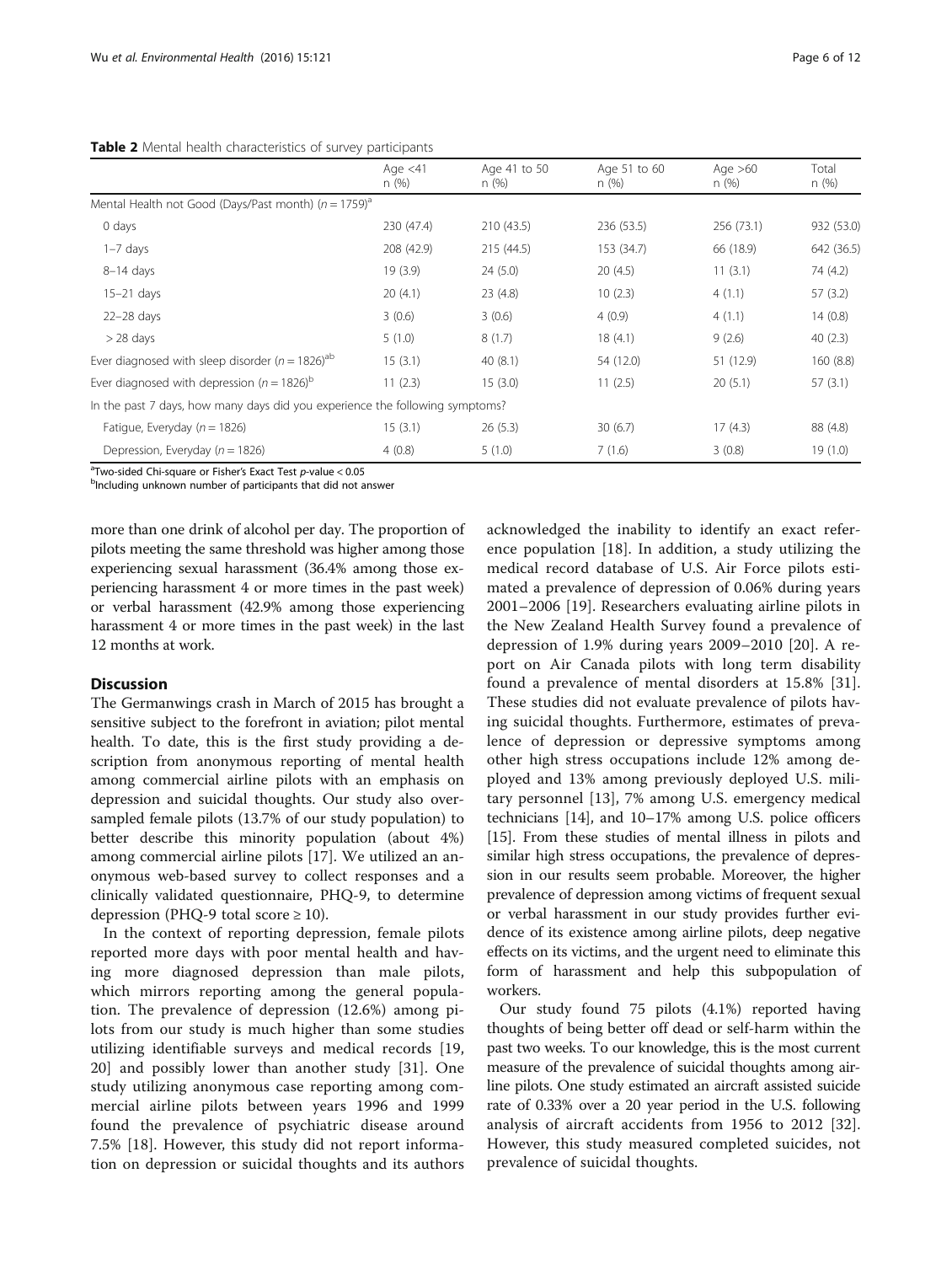<span id="page-6-0"></span>Table 3 Patient Health Questionnaire Depression Module (PHQ-9) by Age Category

| Over the last 2 weeks, how often have you been bothered by the<br>following problems:                                                                                                             | Age $<$ 41<br>n(%) | Age 41 to 50<br>n(%) | Age 51 to 60<br>n(%) | Age $>60$<br>n (%) | Total<br>n(%) |
|---------------------------------------------------------------------------------------------------------------------------------------------------------------------------------------------------|--------------------|----------------------|----------------------|--------------------|---------------|
| 1) Little interest or pleasure in doing things? $(n = 1812)^{ab}$                                                                                                                                 |                    |                      |                      |                    |               |
| Not at all                                                                                                                                                                                        | 247 (50.6)         | 258 (52.6)           | 265 (59.4)           | 282 (72.9)         | 1052 (58.1)   |
| Several days                                                                                                                                                                                      | 189 (38.7)         | 184 (37.5)           | 138 (30.9)           | 80 (20.7)          | 591 (32.6)    |
| More than half the days                                                                                                                                                                           | 39(8.0)            | 33(6.7)              | 21(4.7)              | 17(4.4)            | 110(6.1)      |
| Nearly everyday                                                                                                                                                                                   | 13(2.7)            | 16(3.3)              | 22 (4.9)             | 8(2.1)             | 59 (3.3)      |
| 2) Feeling down, depressed, or hopeless? ( $n = 1800$ ) <sup>ab</sup>                                                                                                                             |                    |                      |                      |                    |               |
| Not at all                                                                                                                                                                                        | 344 (70.8)         | 349 (71.1)           | 341 (76.8)           | 323 (85.2)         | 1357 (75.4)   |
| Several days                                                                                                                                                                                      | 113(23.3)          | 111(22.6)            | 75 (16.9)            | 44 (11.6)          | 343 (19.1)    |
| More than half the days                                                                                                                                                                           | 22(4.5)            | 24 (4.9)             | 17(3.8)              | 7(1.9)             | 70 (3.9)      |
| Nearly everyday                                                                                                                                                                                   | 7(1.4)             | 7(1.4)               | 11(2.5)              | 5(1.3)             | 30 (1.7)      |
| 3) Trouble falling or staying asleep, or sleeping too much? ( $n = 1809$ ) <sup>ab</sup>                                                                                                          |                    |                      |                      |                    |               |
| Not at all                                                                                                                                                                                        | 100(20.6)          | 109 (22.3)           | 122(27.3)            | 219 (56.6)         | 550 (30.4)    |
| Several days                                                                                                                                                                                      | 241 (49.6)         | 245 (50.1)           | 192 (43.0)           | 106 (27.4)         | 784 (43.3)    |
| More than half the days                                                                                                                                                                           | 95 (19.6)          | 85 (17.4)            | 83 (18.6)            | 34 (8.8)           | 297 (16.4)    |
| Nearly everyday                                                                                                                                                                                   | 50 (10.3)          | 50 (10.2)            | 50 (11.2)            | 28 (7.2)           | 178 (9.8)     |
| 4) Feeling tired or having little energy? ( $n = 1806$ ) <sup>ab</sup>                                                                                                                            |                    |                      |                      |                    |               |
| Not at all                                                                                                                                                                                        | 79 (16.2)          | 77 (15.8)            | 107 (23.9)           | 195 (51.2)         | 458 (25.4)    |
| Several days                                                                                                                                                                                      | 267 (54.7)         | 261 (53.4)           | 231 (51.6)           | 141 (37.0)         | 900 (49.8)    |
| More than half the days                                                                                                                                                                           | 101(20.7)          | 104(21.3)            | 74 (16.5)            | 28 (7.4)           | 307 (17.0)    |
| Nearly everyday                                                                                                                                                                                   | 41(8.4)            | 47 (9.6)             | 36(8.0)              | 17(4.5)            | 141(7.8)      |
| 5) Poor appetite or overeating? ( $n = 1805$ ) <sup>ab</sup>                                                                                                                                      |                    |                      |                      |                    |               |
| Not at all                                                                                                                                                                                        | 223 (46.0)         | 229 (46.9)           | 247 (55.3)           | 290 (75.3)         | 989 (54.8)    |
| Several days                                                                                                                                                                                      | 158 (32.6)         | 163 (33.4)           | 137 (30.7)           | 69 (17.9)          | 527 (29.2)    |
| More than half the days                                                                                                                                                                           | 73 (15.1)          | 72 (14.8)            | 42 (9.4)             | 16(4.2)            | 203 (11.3)    |
| Nearly everyday                                                                                                                                                                                   | 31(6.4)            | 24 (4.9)             | 21(4.7)              | 10(2.6)            | 86 (4.8)      |
| 6) Feeling bad about yourself – or that you are a failure or have let yourself or your family down? ( $n = 1811$ ) <sup>ab</sup>                                                                  |                    |                      |                      |                    |               |
| Not at all                                                                                                                                                                                        | 345 (70.7)         | 353 (72.0)           | 345 (77.4)           | 326 (84.2)         | 1369 (75.6)   |
| Several days                                                                                                                                                                                      | 106(21.7)          | 103(21.0)            | 72 (16.1)            | 50 (12.9)          | 331 (18.3)    |
| More than half the days                                                                                                                                                                           | 30(6.2)            | 23(4.7)              | 16(3.6)              | 6(1.6)             | 75 (4.1)      |
| Nearly everyday                                                                                                                                                                                   | 7(1.4)             | 11(2.2)              | 13(2.9)              | 5(1.3)             | 36 (2.0)      |
| 7) Trouble concentrating on things, such as reading the newspaper or watching TV? ( $n = 1803$ ) <sup>ab</sup>                                                                                    |                    |                      |                      |                    |               |
| Not at all                                                                                                                                                                                        | 305 (62.5)         | 287 (58.5)           | 304 (68.3)           | 305 (80.5)         | 1201 (66.6)   |
| Several days                                                                                                                                                                                      | 149 (30.5)         | 167 (34.0)           | 107 (24.0)           | 62 (16.4)          | 485 (26.9)    |
| More than half the days                                                                                                                                                                           | 24 (4.9)           | 29(5.9)              | 18(4.0)              | 7(1.9)             | 78 (4.3)      |
| Nearly everyday                                                                                                                                                                                   | 10(2.1)            | 8(1.6)               | 16(3.6)              | 5(1.3)             | 39 (2.2)      |
| 8) Moving or speaking so slowly that other people could have noticed? Or the opposite - being so fidgety or restless that you have been moving<br>around a lot more than usual? $(n = 1810)^{ab}$ |                    |                      |                      |                    |               |
| Not at all                                                                                                                                                                                        | 414 (84.8)         | 407 (83.1)           | 390 (87.8)           | 357 (92.0)         | 1568 (86.6)   |
| Several days                                                                                                                                                                                      | 56 (11.5)          | 66 (13.5)            | 33 (7.4)             | 23(5.9)            | 178 (9.8)     |
| More than half the days                                                                                                                                                                           | 14(2.9)            | 13(2.7)              | 12(2.7)              | 7(1.8)             | 46(2.5)       |
| Nearly everyday                                                                                                                                                                                   | 4(0.8)             | 4(0.8)               | 9(2.0)               | 1(0.3)             | 18(1.0)       |
| 9) Thoughts that you would be better off dead or of hurting yourself in some way? ( $n = 1798$ )                                                                                                  |                    |                      |                      |                    |               |
| Not at all                                                                                                                                                                                        | 469 (96.1)         | 468 (95.7)           | 426 (96.0)           | 360 (95.5)         | 1723 (95.8)   |
| Several days                                                                                                                                                                                      | 13(2.7)            | 16(3.3)              | 13(2.9)              | 14(3.7)            | 56 (3.1)      |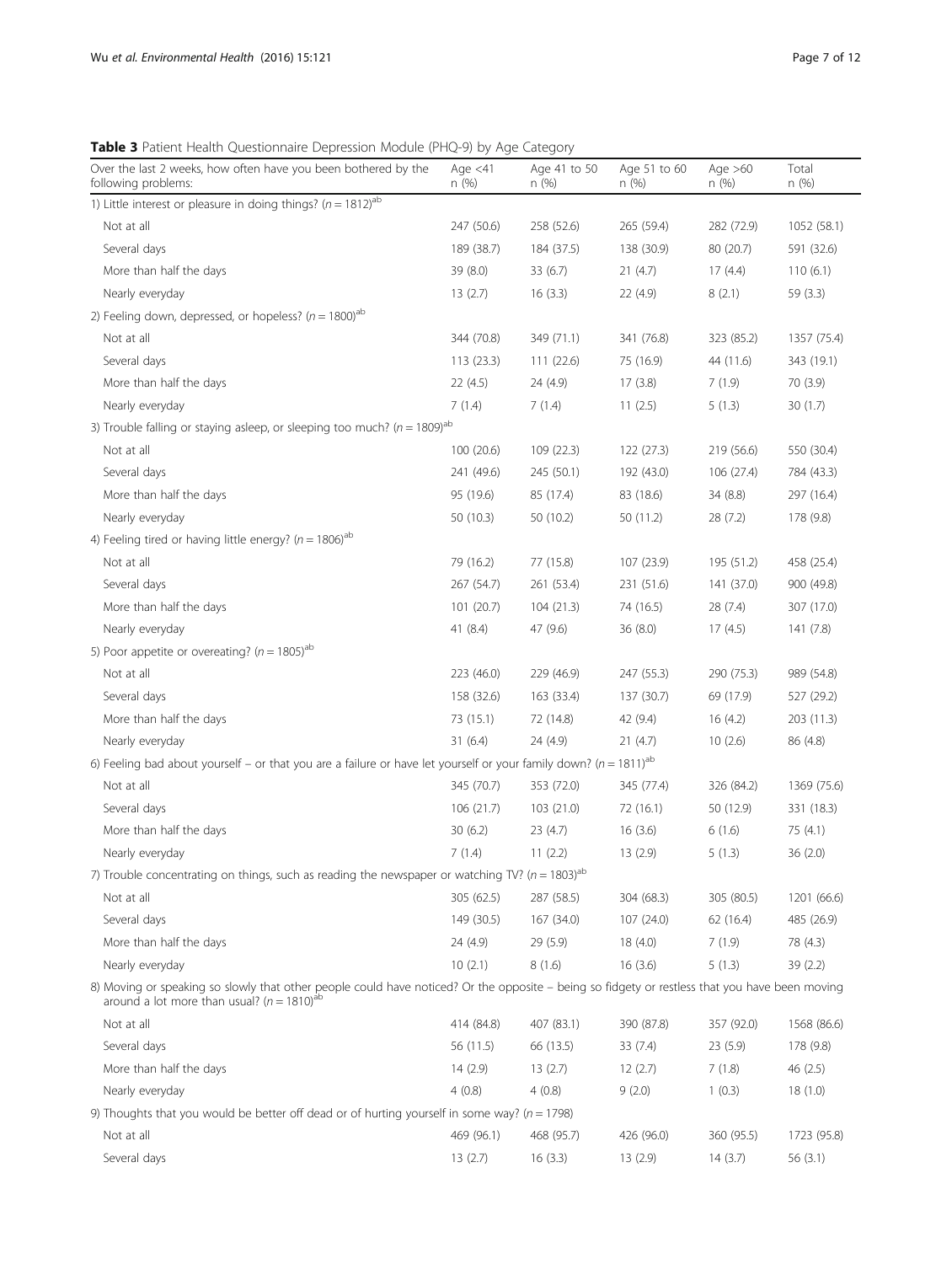| More than half the days                                                                                                                                | 4(0.8)      | 3(0.6)       | 1(0.2)      | 1(0.3)      | 9(0.5)       |  |  |
|--------------------------------------------------------------------------------------------------------------------------------------------------------|-------------|--------------|-------------|-------------|--------------|--|--|
| Nearly everyday                                                                                                                                        | 2(0.4)      | 2(0.4)       | 4(0.9)      | 2(0.5)      | 10(0.6)      |  |  |
| Median PHQ-9 total score (IQR) n                                                                                                                       | $4(2-8)489$ | $4(2-7)$ 491 | $3(2-7)449$ | $1(0-4)389$ | $3(2-7)1848$ |  |  |
| How difficult have these problems made it for you to do your work, take care of things at home, or get along with people? ( $n = 1812$ ) <sup>ab</sup> |             |              |             |             |              |  |  |
| Not at all                                                                                                                                             | 269 (55.1)  | 262(53.5)    | 282 (62.8)  | 306 (79.5)  | 1119 (61.8)  |  |  |
| Somewhat                                                                                                                                               | 199 (40.8)  | 207 (42.2)   | 139 (31.0)  | 70 (18.2)   | 615(33.9)    |  |  |
| Very                                                                                                                                                   | 17(3.5)     | 16(3.3)      | 17(3.8)     | 5(1.3)      | 55 (3.0)     |  |  |
| Extremely                                                                                                                                              | 3(0.6)      | 5(1.0)       | 11(2.5)     | 4(1.0)      | 23(1.3)      |  |  |
|                                                                                                                                                        |             |              |             |             |              |  |  |

<span id="page-7-0"></span>Table 3 Patient Health Questionnaire Depression Module (PHQ-9) by Age Category (Continued)

 $a^2$ Two-sided Chi-square or Fisher's Exact Test *p*-value < 0.05<br>bNon-parametric test for trend of item scores across age of

 $b$ Non-parametric test for trend of item scores across age groups, p-value < 0.05

We hypothesize two possible explanations for the lower prevalence of meeting depression threshold in pilots who initiated the survey in more western culture countries compared to others. One reason is the type of culture the pilots identify themselves with and country of survey initiation is not an accurate match. If true more western culture pilots were flying longer trips (such as from western to eastern culture countries) compared to true less western culture pilots, then these more western culture pilots may be more likely to initiate surveys in less western culture countries because of more downtime between flights. This could result in the misclassification of less western culture pilots appearing to have higher prevalence of meeting threshold for depression. Underlying factors could stem from longer trips increasing the risk of experiencing greater circadian rhythm disruption and longer exposure to other possible occupational factors related to mental illness. This misclassification also could occur the other way with healthier true less western culture pilots flying to more western culture countries and initiating surveys. Thus making western pilots appear healthier.

Another explanation for this result is that type of culture the pilots identify themselves with and country of survey initiation is an accurate match and that pilots from more western culture countries in our study have a lower prevalence of meeting depression threshold. We were unable to validate what culture pilots identify with due to lack of data. Nevertheless, even if the country of survey initiation accurately matches with pilots' culture

identification, our study has limited data on pilots surveyed outside western culture countries.

The prevalence of having suicidal thoughts between more western and less western culture countries of survey initiation was not significantly different at the 0.05 level. That said, the slightly higher prevalence of suicidal thoughts among less western culture countries may be due to the reasons given for the difference in prevalence of depression.

Additionally, the results of the comparison of more against less western culture countries in our study do not align with patterns in survey results of mental disorders around the world [\[33](#page-11-0)]. These surveys find more western culture countries generally having a higher 12-month prevalence of mood disorders [[33](#page-11-0)]. However, researchers note that differences in mood disorder prevalence between high and low prevalence countries are likely smaller than the surveys show [\[33\]](#page-11-0). This is likely due to more underestimation of prevalence in low prevalence countries [[33](#page-11-0)]. Consequently, this provides further evidence that the type of culture the pilots identify with in our study and country of survey initiation is not an accurate match.

Moving more generally, the topic of mental illness among airline pilots is not new, but identifying and assisting pilots with mental illness remains a present day challenge. Although the results of this study do not gauge pilots' level of access to mental health treatment, it stimulates dialogue of treatment options available to assist pilots. More importantly, the subpopulations of

Table 4 Depression among survey participants by age group

| Worked as an airline pilot in past 7 days ( $n = 1199$ )           |            |              |              |           |             |
|--------------------------------------------------------------------|------------|--------------|--------------|-----------|-------------|
| Elevated Depression Symptoms <sup>a</sup>                          | Age $<$ 41 | Age 41 to 50 | Age 51 to 60 | Age $>60$ | Total       |
| No, n (%)                                                          | 350 (85.2) | 339 (85.4)   | 281 (87.5)   | 63 (90.0) | 1033 (86.2) |
| Yes, n (%)                                                         | 61 (14.8)  | 58 (14.6)    | 40 (12.5)    | 7(10.0)   | 166 (13.8)  |
| Worked one trip as an airline pilot in past 30 days ( $n = 1413$ ) |            |              |              |           |             |
| Elevated Depression Symptoms <sup>a</sup>                          | Age $<$ 41 | Age 41 to 50 | Age 51 to 60 | Age $>60$ | Total       |
| No, n (%)                                                          | 401 (85.5) | 392 (85.0)   | 350 (88.4)   | 78 (89.7) | 1221 (86.4) |
| Yes, n (%)                                                         | 68 (14.5)  | 69 (15.0)    | 46 (11.6)    | 9(10.3)   | 192 (13.6)  |

<sup>a</sup>Elevated Depression Symptoms means PHQ-9 total score ≥ 10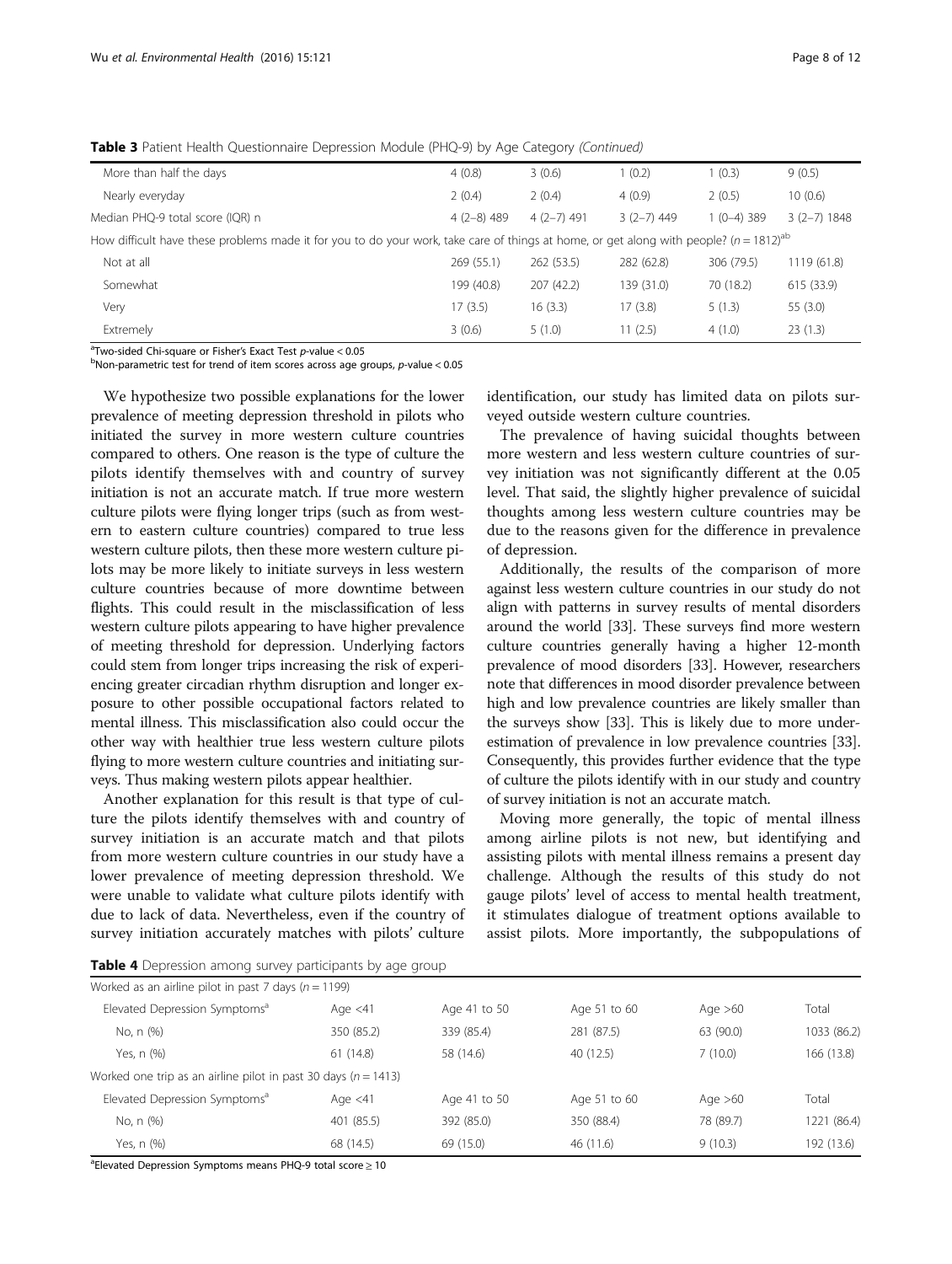<span id="page-8-0"></span>Table 5 Sleep aid medicine use, alcohol consumption, sexual harassment, verbal harassment and depression among working airline pilots

| Taken medicine (prescribed or "over the counter") to help with sleep among those worked in past 30 days ( $n = 1425$ ) <sup>a</sup> |             |                |                         |                               |             |  |  |  |
|-------------------------------------------------------------------------------------------------------------------------------------|-------------|----------------|-------------------------|-------------------------------|-------------|--|--|--|
| Elevated Depression Symptoms <sup>b</sup> Not during past month                                                                     |             | < Once a week  | Once or twice<br>a week | Three or more<br>times a week | Total       |  |  |  |
| No, n (%)                                                                                                                           | 875 (89.6)  | 170 (86.7)     | 118 (79.7)              | 70 (66.7)                     | 1233 (86.5) |  |  |  |
| Yes, n (%)                                                                                                                          | 101 (10.4)  | 26(13.3)       | 30(20.3)                | 35(33.3)                      | 192 (13.5)  |  |  |  |
| Alcohol Consumption among those worked in past 30 days ( $n = 1417$ )                                                               |             |                |                         |                               |             |  |  |  |
| Elevated Depression Symptoms <sup>b</sup> Never or < 1 Drink per month >1 Drink per month to > 1 Drink per week to                  |             | Drink per week | 1 Drink per day         | >1 Drink per day              | Total       |  |  |  |
| No, n (%)                                                                                                                           | 119 (83.8)  | 341 (87.0)     | 666 (87.0)              | 98 (83.8)                     | 1224 (86.4) |  |  |  |
| Yes, n (%)                                                                                                                          | 23(16.2)    | 51(13.0)       | 100(13.1)               | 19 (16.2)                     | 193 (13.6)  |  |  |  |
| Frequency of sexual harassment in last 12 months among those worked in past 30 days ( $n = 1414$ ) <sup>a</sup>                     |             |                |                         |                               |             |  |  |  |
| Elevated Depression Symptoms <sup>b</sup> Never                                                                                     |             | 1 time         | $2-3$ times             | 4 or more times               | Total       |  |  |  |
| No, n (%)                                                                                                                           | 1129 (87.0) | 62 (88.6)      | 24 (68.6)               | 7(63.6)                       | 1222 (86.4) |  |  |  |
| Yes, n (%)                                                                                                                          | 169 (13.0)  | 8(11.4)        | 11(31.4)                | 4(36.4)                       | 192 (13.6)  |  |  |  |
| Frequency of verbal harassment in last 12 months among those worked in past 30 days ( $n = 1398$ ) <sup>a</sup>                     |             |                |                         |                               |             |  |  |  |
| Elevated Depression Symptoms <sup>b</sup> Never                                                                                     |             | 1 time         | 2-3 times               | 4 or more times               | Total       |  |  |  |
| No, n (%)                                                                                                                           | 973 (88.7)  | 148 (83.6)     | 74 (71.8)               | 12(57.1)                      | 1207 (86.3) |  |  |  |
| Yes, n (%)                                                                                                                          | 124(11.3)   | 29 (16.4)      | 29(28.2)                | 9(42.9)                       | 191 (13.7)  |  |  |  |

<sup>a</sup> Fisher's exact test (two-sided) and trend test p-value < 0.05<br><sup>b</sup> Flougted Depression Sumptoms means RHQ 8 total scare.

Elevated Depression Symptoms means PHQ-9 total score ≥ 10

victims of sexual or verbal harassment need even more urgent assistance. That said, barriers to seeking treatment for mental health issues among high stress occupations such as military personnel deployed in combat operations, emergency situation first responders, and firefighters and police officers are documented in the literature [\[34](#page-11-0)–[36\]](#page-11-0). Although different in degree and severity of stressors, commercial airline pilots may experience similar occupational and individual barriers to seeking treatment [[37](#page-11-0)]. These include shift-work, long and continuous hours, and increased stigma towards admitting one has mental health problems resulting from work.

Long and continuous work-hours make scheduling treatment difficult [\[38](#page-11-0)]. In addition, researchers attribute stigma among workers in high stress public safety protection occupations, which we argue includes piloting commercial aircraft, to the emphasis on being resilient and independent; thus, admitting having a mental health problem is extremely difficult [[39, 40\]](#page-11-0). Other barriers to seeking treatment include increased social withdrawal among those experiencing symptoms of mental health problems such as depression [[41\]](#page-11-0) and concerns toward treatment (e.g., not trusting mental health professionals) [\[41](#page-11-0), [42\]](#page-11-0) and self-reporting (e.g., belief admitting will cause harm to career) [\[43](#page-11-0)], and social norms (e.g., weak support of those getting treatment) [\[34\]](#page-11-0).

Since mental health problems are prevalent among our participants and maybe exacerbated in high stress work situations, we agree with the argument that organizations are responsible for ensuring employees who develop

mental health problems receive timely mental health treatment [\[40](#page-11-0)]. Houdmont, Leka, and Sinclair [[34](#page-11-0)] discuss three ways to increase treatment seeking among employees: (1) normalizing the receipt of needed mental health treatment (e.g., getting leadership endorsement), (2) emphasizing getting mental health treatment will prevent more severe problems from affecting employee performance, and (3) tailoring treatment to the occupational context. There are a number of deliverable solutions currently in place, which incorporate elements of these three recommendations.

Specifically, applying traditional cognitive behavioral treatment (CBT) while integrating work experiences shows promise in faster return to work among those on leave for mental health issues [\[44](#page-11-0)]. Furthermore, research supports the efficacy of internet-based treatments (e.g., CBT delivered online) as a viable option [[45\]](#page-11-0) for mild to moderate depression [\[46](#page-11-0)]. Reviews of internet-based psychological treatments for depression such as Internet-based CBT (ICBT) find it an effective alternative to face-to-face psychological treatments with the caveat that guided ICBT is more effective than unguided [[47\]](#page-11-0). Findings also support therapist contact before and/or after ICBT have further efficacious effect of treatment [[47](#page-11-0)]. Concerns toward ICBT include a meta-analysis published in 2013 of effectiveness of computerized CBT on adult depression showing the lack of significant effect of long-term treatment outcomes compared to short-term treatment duration and significantly high participant drop-out [\[48\]](#page-11-0).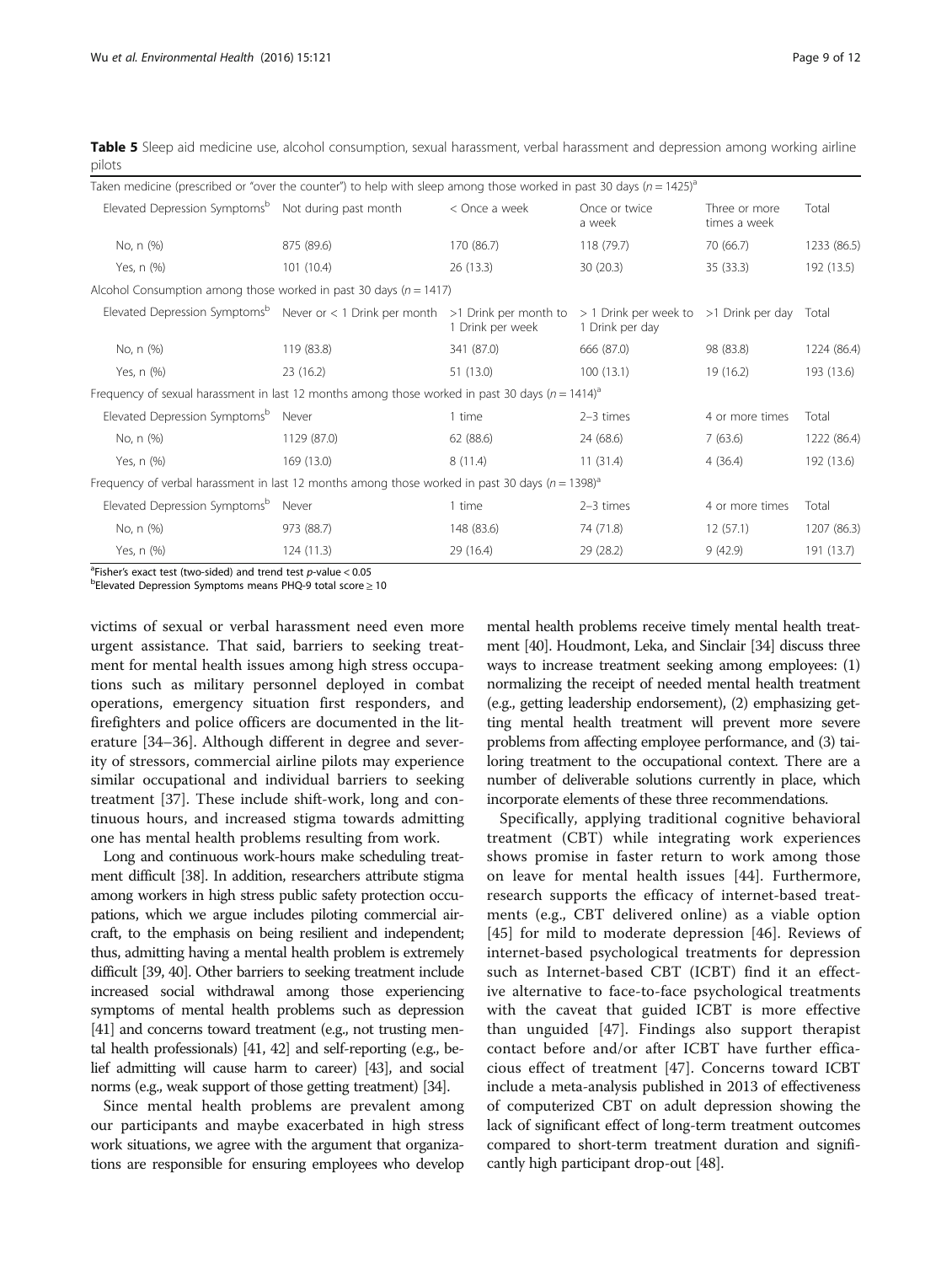<span id="page-9-0"></span>Despite the disadvantages, we believe the above studies give good reason for increased attention to commercial airlines considering work-experience tailored interventions such as ICBT for treating mental health problems, specifically depression, among pilots. Such initiatives could run parallel with leadership endorsement of professional faceto-face contact throughout the guided recovery process. We acknowledge our study does not evaluate how to increase access to treatment and cannot rate or recommend a specific treatment. However, ICBT is one example of a possible intervention found in the literature.

We acknowledge the inability to draw causal inferences due to the study design. However, the numbers raise concern regarding mental health among pilots. Limitations of this study include potential underestimation of frequencies of adverse mental health outcomes due to less participation among participants with more severe depression compared to those with less severe or without depression. This would lead to downward bias of the true estimate of depression prevalence over the survey period. Conversely, upward bias could occur if participants with underlying mental illness are more likely to participate and complete a survey than those without illness due to participant familiarity with the purpose of the study. We believe upward bias is minimized since participants are less likely to know the focus of our study because the survey covers many topics other than depression or suicidal thoughts. In addition, the survey was not described to participants as a mental health study but as a pilot health study.

Furthermore, completers worked as a pilot significantly longer on average than non-completers by over a year and more of them worked in the past 30 days than non-completers. Because of this, completers may exhibit better general health than non-completers and report lower frequency of depressive symptoms. We could not assess this due to non-responses.

Another source of underestimation is the length of the online survey. After implementation, we received feedback regarding the survey being too lengthy. Thus, if survey completers are different in characteristics from non-completers and if this difference influences depression scores, we posit the length of the survey may discourage more depressed participants from completing the survey. This also would result in downward bias.

This study did not conduct clinical interviews of survey respondents to confirm diagnosis of depression, nor did it have access to medical records. We felt the strength of participant anonymity out-weighed the ability to gather this information, and the medical literature provides evidence for good sensitivity and specificity of the PHQ-9 diagnosis compared with diagnosis from structured interviews [\[26](#page-11-0), [28, 29\]](#page-11-0).

Another limitation of this study is reduced generalizability to the general population of airline pilots. This is due

to non-random sampling, incomplete participation, and the inability to determine an exact reference population due to anonymous participation. That said, aviation health researchers have utilized anonymous surveying before and published results while acknowledging these same limitations [\[18\]](#page-10-0). Furthermore, the only way to achieve responses from airline pilots was to make the survey completely anonymous. Nevertheless, the key findings remain surprising–hundreds of pilots currently flying are managing depression, and even suicidal thoughts, without the possibility of treatment due to the fear of negative career impacts.

## Conclusion

This study fills an important gap of knowledge by providing a current glimpse of mental health among commercial airline pilots, which to date had not been available. Our study found 233 (12.6%) of the 1848 airline pilots responding to the PHQ-9 met criteria for likely depression. Of the 1430 pilots who reported working as an airline pilot in the last seven days at time of survey, 193 (13.5%) met these criteria. Seventy-five participants (4.1%) reported having thoughts of better being off dead or self-harm within the past two weeks. We found a significant trend in proportions of depression at higher levels of use of sleep-aid medication (trend test  $z = 6.74$ ,  $p < 0.001$ ) and among those experiencing sexual harassment ( $z = 3.18$ ,  $p = 0.001$ ) or verbal harassment ( $z = 6.13$ ,  $p < 0.001$ ). Although the results have limited generalizability, there are a significant number of active pilots suffering from depressive symptoms. Future studies will evaluate additional predictors such as sleep and circadian rhythm disturbances.

Poor mental health is an enormous burden to public health worldwide. The tragedy of Germanwings flight 4U 9525 should motivate further research into assessing the issue of pilot mental health. Although current policies aim to improve mental health screening, evaluation, and record keeping, airlines and aviation organizations should increase support for preventative treatment.

## Additional file

[Additional file 1:](dx.doi.org/10.1186/s12940-016-0200-6) Airline Pilot Mental Health Screening. (DOCX 24 kb)

#### Abbreviations

AMEs: Aeromedical examiners; CBT: Cognitive behavioral treatment; CDC-NCHS: U.S. Centers for Disease Control – National Center for Health Statistics; d.f.: Degrees of freedom; DSM-IV: Diagnostic and Statistical Manual of Mental Disorders, Edition 4; FAA: U.S. Department of Transportation, Federal Aviation Administration; ICBT: Internet-based CBT; IP: Internet protocol; IQR: Interquartile range; IRB: Institutional Review Board; MDD: Major depressive disorder; NHANES: U.S. National Health and Nutrition Examination Survey; PHQ-9: Patient Health Questionnaire 9; U.S.: United States; YLDs: Years of life lived with a disability

#### Acknowledgements

We thank the airline pilots for their participation.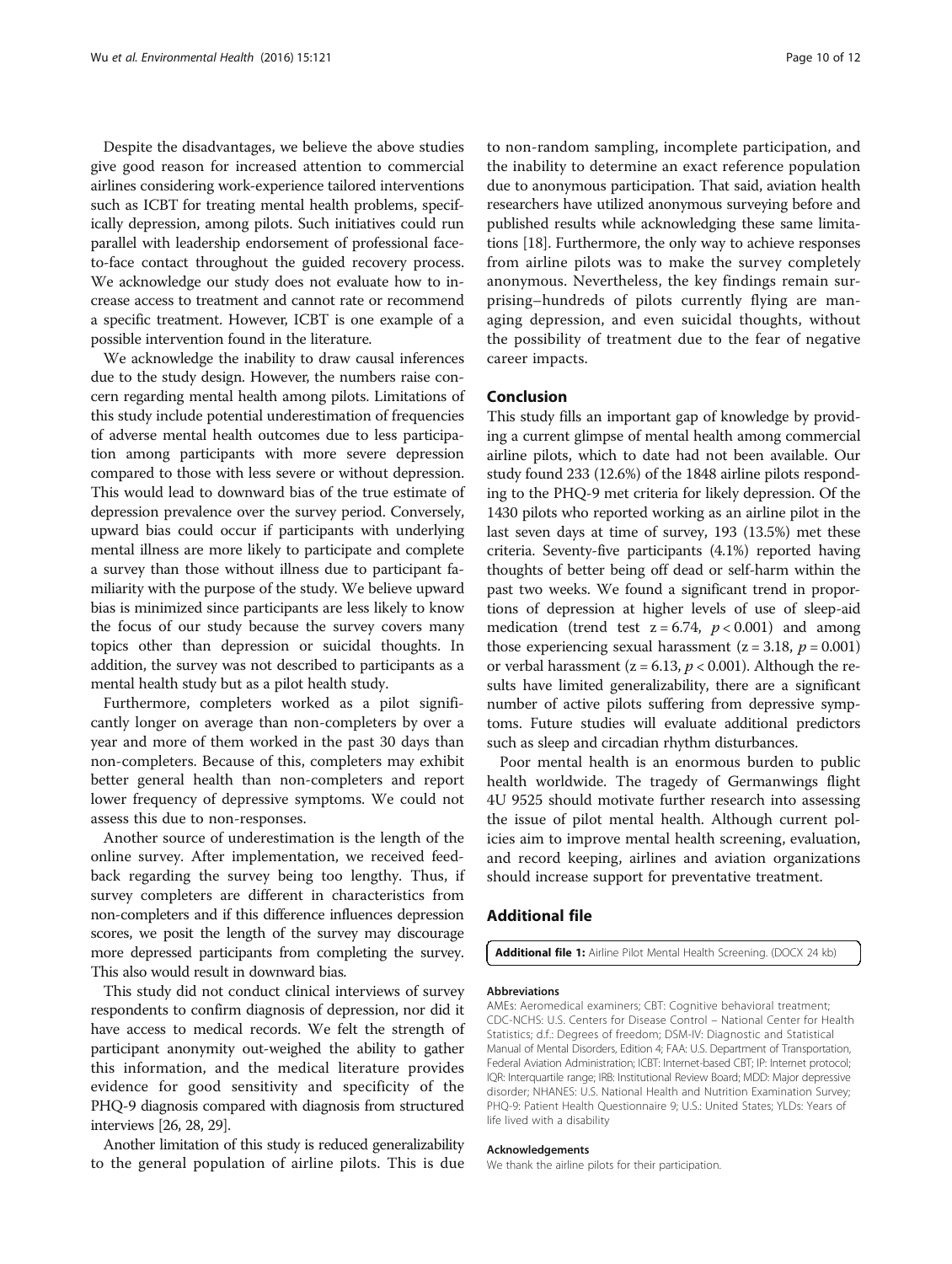#### <span id="page-10-0"></span>Funding

This study was supported by JGA's faculty startup fund from the Harvard T.H. Chan School of Public Health, which covered the labor costs for DDM's participation, and costs for designing the recruitment flyers and website. EM receives support from the Flight Attendant's Medical Research Institute for a separate study evaluating flight attendant health. ACW is supported by the NIOSH ERC training-grant, T42 OH008416. No other authors received compensation for their participation in this project. JGA and ACW had full access to all of the data in the study and take responsibility for the integrity of the data and the accuracy of the data analysis. ACW conducted and was responsible for the data analysis.

#### Availability of data and material

The dataset supporting the conclusions of this article is available by contacting Dr. Joseph G. Allen.

#### Authors' contributions

ACW (first author) interpreted the data, performed statistical analysis, and drafted the manuscript. DDM participated in study design, disseminated surveys, and helped to draft the manuscript. MGW participated in interpretation of data and helped to draft the manuscript. EM participated in interpretation of data and helped to draft the manuscript. TSB participated in interpretation of data and helped draft the manuscript. JGA conceived and designed the study, as well as participated in interpretation of data and helped to draft the manuscript. All authors read and approved the final manuscript.

#### Authors' information

All authors are at the Harvard T.H. Chan School of Public Health. ACW is a doctoral candidate in environmental and occupational medicine and epidemiology in the Department of Environmental Health. DDM is an active commercial airline pilot and research assistant in the Department of Environmental Health.

MGW is an associate professor of environmental and occupational medicine and epidemiology and studies how environmental factors affect the nervous system and psychiatric symptoms, as well as the epidemiology of neurologic disorders.

EM is an instructor in the Department of Environmental Health and has lead research and published articles on flight attendant health.

TSB is an associate professor of child health and human rights and has written extensively on mental health, child development, family functioning and resilience in children facing adversity.

JGA is an assistant professor of exposure assessment science and has researched and published articles on exposure to flame retardant chemicals on commercial airplanes, the impact of ozone concentrations on passenger health and comfort, and the role of airplanes and airports in infectious disease mitigation.

#### Competing interests

The authors declare that they have no competing interests.

#### Consent for publication

Not applicable.

#### Ethics approval and consent to participate

Institutional Review Board (IRB) of the Harvard T.H. Chan School of Public Health determined that IRB14-4504 (study protocol number) meets the criteria for exemption per the regulations found at 45 CFR 46.101(b)(2). Participants voluntarily gave consent to participate at the beginning of the web-survey.

#### Author details

<sup>1</sup>Department of Environmental Health, Harvard T.H. Chan School of Public Health, 665 Huntington Avenue, Building 1, Room 1301, Boston, MA 02115, USA. <sup>2</sup> Department of Global Health and Population, Harvard T.H. Chan School of Public Health, 665 Huntington Avenue, Building 1, Room 1104, Boston, MA 02115, USA. <sup>3</sup>Harvard T.H. Chan School of Public Health, 401 Park Drive, Landmark Center, 404-L, Boston, MA 02215, USA.

#### Received: 28 June 2016 Accepted: 24 November 2016 Published online: 15 December 2016

#### References

- Bureau d'Enquetes et d'Analyses pour la securite de l'aviation civile. Accident d'un Airbus A320-211 immatriculé D-AIPX exploité par Germanwings, vol GWI18G, survenu le 24/03/15 à Prads-Haute-Bléone. [https://www.bea.aero/uploads/tx\\_elydbrapports/BEA2015-0125.en-LR.pdf](https://www.bea.aero/uploads/tx_elydbrapports/BEA2015-0125.en-LR.pdf). Accessed 11 Aug 2016.
- 2. British Broadcasting Corporation. Germanwings crash: Co-pilot Lubitz 'practised rapid descent'.<http://www.bbc.com/news/world-europe-32604552>. Accessed 5 Oct 2015.
- 3. British Broadcasting Corporation. Germanwings crash: Who was co-pilot Andreas Lubitz? [http://www.bbc.com/news/world-europe-32072220.](http://www.bbc.com/news/world-europe-32072220) Accessed 5 Oct 2015.
- 4. Centers for Disease Control and Prevention. Suicide risk and protective factors. 2015. [http://www.cdc.gov/violenceprevention/suicide/riskprotectivefactors.](http://www.cdc.gov/violenceprevention/suicide/riskprotectivefactors.html) [html.](http://www.cdc.gov/violenceprevention/suicide/riskprotectivefactors.html) Accessed 5 Oct 2015.
- 5. American Psychiatric Association. Diagnostic and statistical manual of mental disorders: DSM-5. 5th ed. Arlington: American Psychiatric Association; 2013.
- 6. Ferrari AJ, Charlson FJ, Norman RE, Patten SB, Freedman G, Murray CJ, et al. Burden of depressive disorders by country, sex, age, and year: findings from the Global Burden of Disease study 2010. PLoS Med. 2013;10:1–12.
- 7. Mathers C, Fat DM, Boerma JT. The global burden of disease: 2004 update. Geneva: World Health Organization; 2008.
- 8. Centers for Disease Control and Prevention. Depression. 2013. [http://](http://www.cdc.gov/mentalhealth/basics/mental-illness/depression.htm) [www.cdc.gov/mentalhealth/basics/mental-illness/depression.htm.](http://www.cdc.gov/mentalhealth/basics/mental-illness/depression.htm) Accessed 10 Mar 2016.
- 9. Kessler RC, Aguilar-Gaxiola S, Alonso J, Chatterji S, Lee S, Ormel J, et al. The global burden of mental disorders: an update from the WHO World Mental Health (WMH) surveys. Epidemiol Psichiatr Soc. 2009;18:23–33.
- 10. Kessler RC, Berglund P, Demler O, Jin R, Merikangas KR, Walters EE. Lifetime prevalence and age-of-onset distributions of DSM-IV disorders in the National Comorbidity Survey Replication. Arch Gen Psychiatry. 2005;62:593–602.
- 11. Kessler RC, Chiu W, Demler O, Merikangas K, Walters EE. Prevalence, severity, and comorbidity of 12-month DSM-IV disorders in the national comorbidity survey replication. Arch Gen Psychiatry. 2005;62:709.
- 12. Hasin DS, Fenton MC, Weissman MM. Epidemiology of depressive disorders. In: Tsuang MT, Tohen U, Jones PB, editors. Textbook of psychiatric epidemiology. UK: John Wiley & Sons, Ltd; 2011. p. 289–309.
- 13. Gadermann AM, Engel CCC, Naifeh JA, Nock MK, Petukhova M, Santiago LP, et al. Prevalence of DSM-IV major depression among U.S. military personnel: Meta-analysis and simulation. Mil Med. 2012;177:47–59.
- 14. Bentley MA, Crawford JM, Wilkins JR, Fernandez AR, Studnek JR. An assessment of depression, anxiety, and stress among nationally certified EMS professionals. Prehosp Emerg. 2013. doi:[10.3109/10903127.2012.761307.](http://dx.doi.org/10.3109/10903127.2012.761307)
- 15. Slaven JE, Mnatsakanova A, Burchfiel CM, Smith LM, Charles LE, Andrew ME, et al. Association of sleep quality with depression in police officers. Int J Emerg Ment Health. 2011;13:267–77.
- 16. U.S. Department of Labor Bureau of Labor Statistics. Airline pilots, copilots, and flight engineers. Occupational Employment Statistics. 2015. [http://www.](http://www.bls.gov/oes/current/oes532011.htm#nat) [bls.gov/oes/current/oes532011.htm#nat.](http://www.bls.gov/oes/current/oes532011.htm#nat) Accessed 2 Mar 2016.
- 17. Women in Aviation International. Current statistics of women in aviation careers in U.S.: Pilots. 2013. [https://www.wai.org/resources/waistats.](https://www.wai.org/resources/waistats) Accessed 1 Feb 2016.
- 18. Parker PE, Stepp RJ, Snyder QC. Morbidity among airline pilots: the AMAS experience. Aviat Space Environ Med. 2001;72:816–20.
- 19. Lollis BD, Marsh RW, Sowin TW, Thompson WT. Major depressive disorder in military aviators: a retrospective study of prevalence. Aviat Space Environ Med. 2009;80:734–37.
- 20. Sykes AJ, Larsen PD, Griffiths RF, Aldington S. A study of airline pilot morbidity. Aviat Space Environ Med. 2012;83:1001–05.
- 21. Sen A, Akin A, Canfield DV, Chaturvedi AK. Medical histories of 61 aviation accident pilots with postmortem SSRI antidepressant residues. Aviat Space Environ Med. 2007;78:1055–59.
- 22. U.S. National Transportation Safety Board Organization. National Transportation Safety Board. 2016. [http://www.ntsb.gov/Pages/default.aspx.](http://www.ntsb.gov/Pages/default.aspx) Accessed 16 Aug 2016.
- 23. Karasek R, Brisson C, Kawakami N, Houtman I, Bongers P, Amick B. The job content questionnaire (JCQ): an instrument for internationally comparative assessments of psychosocial job characteristics. J Occup Health Psychol. 1998;3:322–55.
- 24. Centers for Disease Control and Prevention. NHANES 2011–2012. 2015. [http://](http://wwwn.cdc.gov/nchs/nhanes/search/nhanes11_12.aspx) [wwwn.cdc.gov/nchs/nhanes/search/nhanes11\\_12.aspx.](http://wwwn.cdc.gov/nchs/nhanes/search/nhanes11_12.aspx) Accessed 7 Oct 2015.